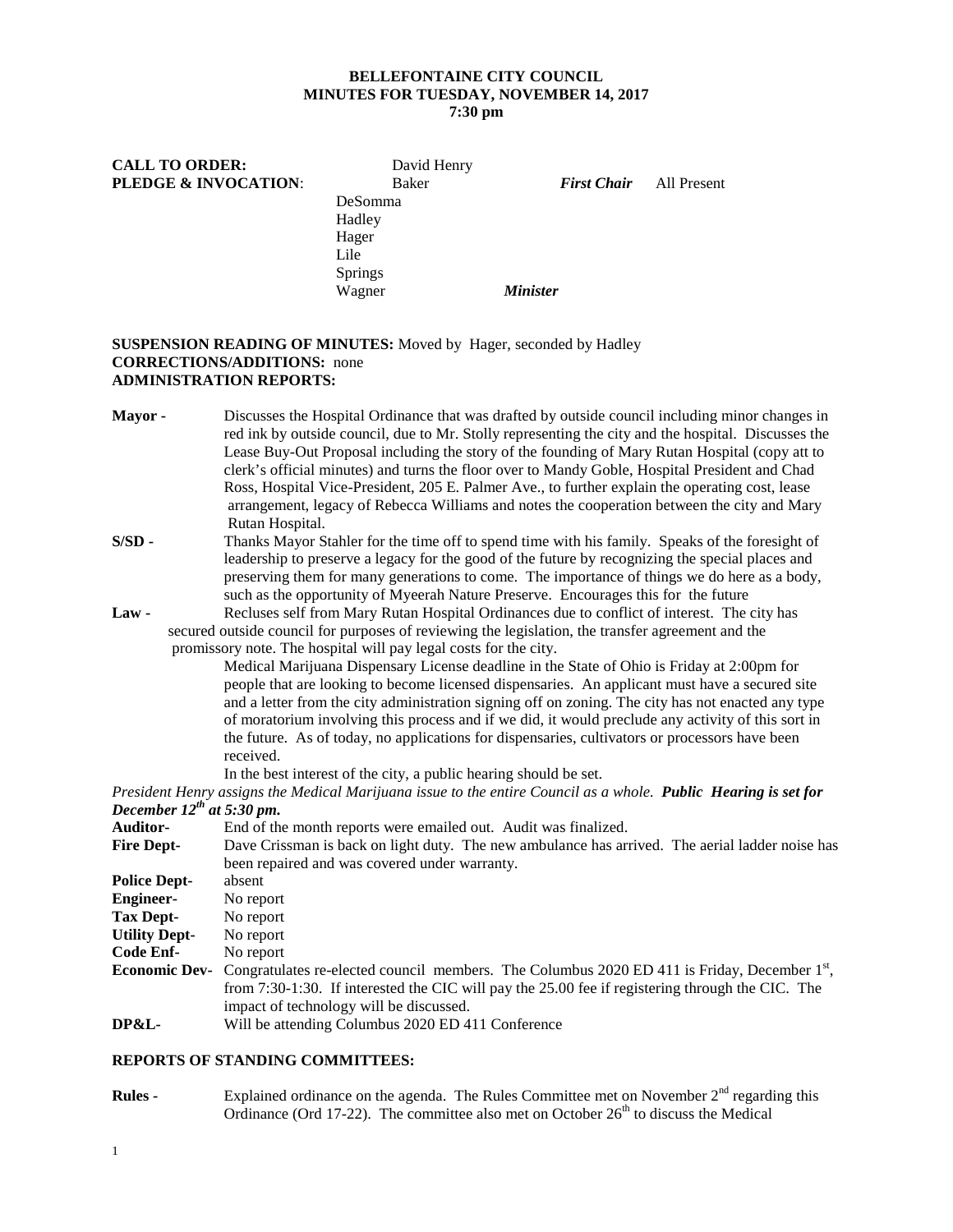| Marijuana          |                                                                                                                        |  |  |  |
|--------------------|------------------------------------------------------------------------------------------------------------------------|--|--|--|
|                    | issue. Only two members were present and no consensus was reached.                                                     |  |  |  |
| <b>Finance -</b>   | Explained ordinances on the agenda. President Henry advises Mrs. Hager to abstain from                                 |  |  |  |
|                    | Ordinance 17-71 which includes a buy-out for Officer Roger Hager.                                                      |  |  |  |
| <b>Utilities -</b> | Explained ordinances on the agenda. Encourages citizens to sign up for ACH withdrawal for                              |  |  |  |
|                    | utility billing. A flyer explaining this, went out in the November billing.                                            |  |  |  |
| Safety -           | No report                                                                                                              |  |  |  |
| <b>Streets -</b>   | Explained ordinances on the agenda                                                                                     |  |  |  |
|                    | <b>Sidewalks, Curbs &amp; Parks</b> – References lights at St. Paris and W. Patterson. Mrs Baker handed out Park Board |  |  |  |
|                    | Minutes for the October meeting (att to clerk's official minutes) Myeerah Nature Preserve will                         |  |  |  |
|                    | Hold a Dark Sky Night on November 16 <sup>th</sup> . The December Park Board Meeting will be held on                   |  |  |  |
|                    | December $12th$ at Myeerah.                                                                                            |  |  |  |
| Audit $-$          | The audit was released yesterday and was a clean audit. City Auditor Reser and his staff                               |  |  |  |
|                    | received a State Audit award.                                                                                          |  |  |  |

#### **COMMUNICATIONS FROM CITIZENS:**

#### **INTRODUCTION OF ORDINANCES:**

### **1. ORDINANCES FOR 1ST READING**

| 17-66 | A.                              | AN ORDINANCE APPROVING AND ADOPTING AN UPDATED CITY OF        |              |
|-------|---------------------------------|---------------------------------------------------------------|--------------|
|       |                                 | BELLEFONTAINE EMPLOYEE HANDBOOK AND DECLARING AN EMERGENCY IN |              |
|       | <b>THE</b>                      | CITY OF BELLEFONTAINE, OHIO.                                  | <b>RULES</b> |
|       | $3RR-$<br>Passage-<br>Adoption- | Moved by Hager, seconded by Lile                              | V All Ayes   |

17-67 B. AN ORDINANCE AMENDING SECTION 927.23 OF THE CODIFIED ORDINANCES OF THE CITY OF BELLEFONTAINE, OHIO, REGARDING STORMWATER DRAINAGE UTILITY RATES FOR THE CITY OF BELLEFONTAINE AND DECLARING AN EMERGENCY IN THE CITY OF BELLEFONTAINE, OHIO.

#### **UTILITIES**

| $3RR-$    | Moved by Wagner, seconded by Springs | V All Aves |
|-----------|--------------------------------------|------------|
| Passage-  |                                      |            |
| Adoption- |                                      |            |

17-68 C. AN ORDINANCE AUTHORIZING AND DIRECTING THE SERVICE SAFETY DIRECTOR AND FIRE CHIEF TO EXECUTE ANY AND ALL DOCUMENTS NECESSARY TO APPLY AND ACCEPT A STATE FIRE MARSHALLS MARCS AND DECLARING AN EMERGENCY IN THE CITY OF BELLEFONTAINE. OHIO. IN THE CITY OF BELLEFONTAINE, OHIO. **FINANCE**

| 3RR-      | Moved by Baker, seconded by DeSomma | V All Ayes |
|-----------|-------------------------------------|------------|
| Passage-  | Moved by Baker, seconded by DeSomma | V All Ayes |
| Adoption- | Moved by Baker, seconded by DeSomma | V All Ayes |

17-69 D. AN ORDINANCE AUTHORIZING THE SERVICE-SAFETY DIRECTOR OR FIRE CHIEF TO DISPOSAL OF MISCELLANEOUS UNNEEDED OR OBSOLETE MUNICIPAL PERSONAL PROPERTY OF A PROBABLE VALUE OF MORE THAN \$1,000.00 PER ORC 721.15 AND DECLARING AN EMERGENCY IN THE CITY OF BELLEFONTAINE, OHIO. **FINANCE**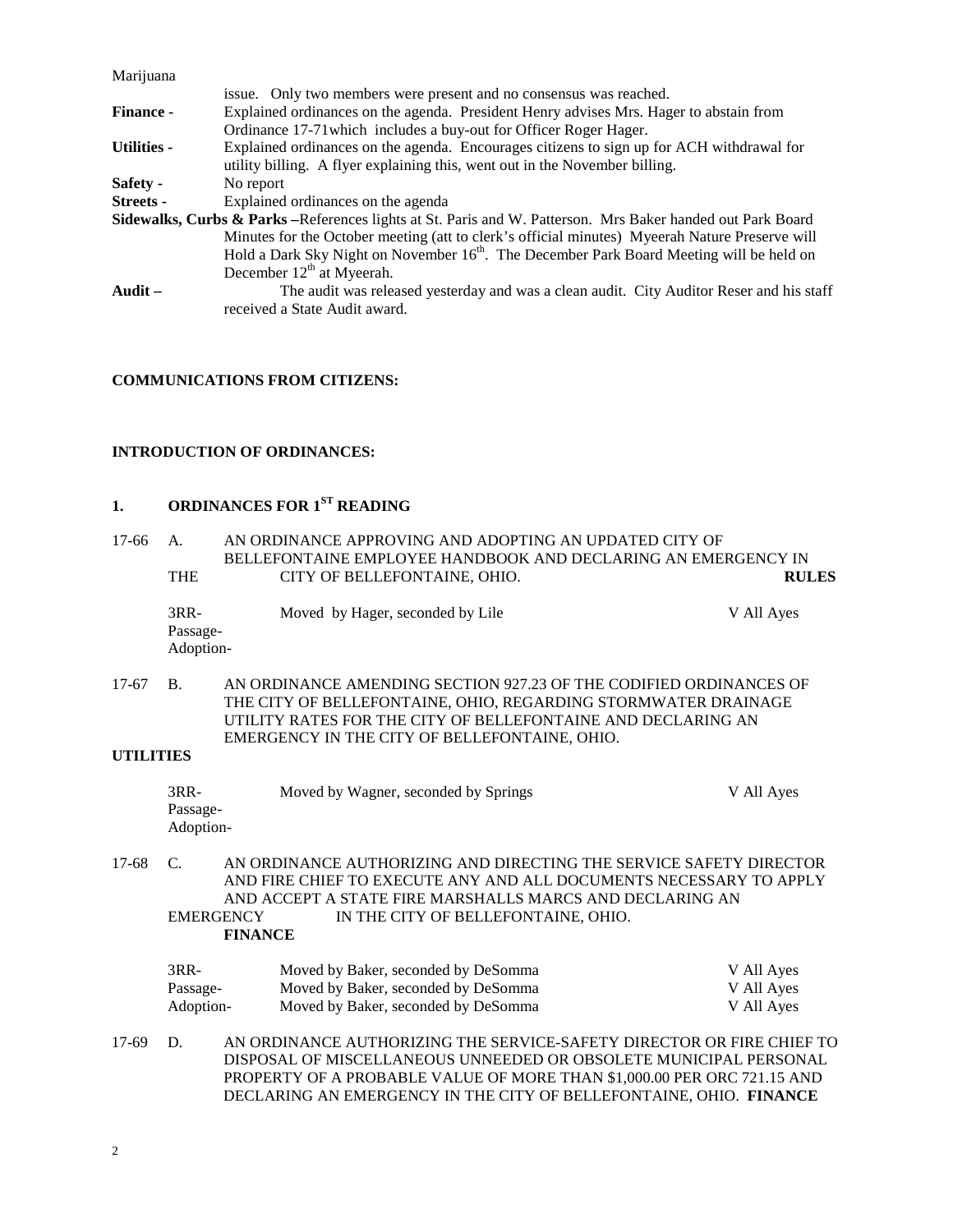|                                                                                                                                                                                              | 3RR-                                                                                                                                                                                                                                                                                   | Moved by Baker, seconded by DeSomma<br>Moved by Baker, seconded by DeSomma<br>Passage-<br>Adoption-<br>Moved by Baker, seconded by DeSomma |                                                                                                                                                                                                                                                                                                                                                     |                | V All Ayes<br>V All Ayes<br>V All Ayes |                                  |
|----------------------------------------------------------------------------------------------------------------------------------------------------------------------------------------------|----------------------------------------------------------------------------------------------------------------------------------------------------------------------------------------------------------------------------------------------------------------------------------------|--------------------------------------------------------------------------------------------------------------------------------------------|-----------------------------------------------------------------------------------------------------------------------------------------------------------------------------------------------------------------------------------------------------------------------------------------------------------------------------------------------------|----------------|----------------------------------------|----------------------------------|
| E.<br>AN ORDINANCE AUTHORIZING THE PURCHASE OF MISCELLANEOUS SUPPLIES,<br>17-70<br>EQUIPMENT AND SERVICES FOR USE IN 2018, AND DECLARING AN EMERGENCY<br>IN THE CITY OF BELLEFONTAINE, OHIO. |                                                                                                                                                                                                                                                                                        |                                                                                                                                            |                                                                                                                                                                                                                                                                                                                                                     |                |                                        | <b>FINANCE</b>                   |
|                                                                                                                                                                                              | 3RR-<br>Passage-<br>Adoption-                                                                                                                                                                                                                                                          |                                                                                                                                            | Moved by Baker, seconded by DeSomma                                                                                                                                                                                                                                                                                                                 |                |                                        | V All Ayes                       |
| 17-71                                                                                                                                                                                        | F.<br>AN ORDINANCE MAKING SUPPLEMENTAL APPROPRIATIONS AND AMENDING THE<br>PERMANENT APPROPRIATIONS ORDINANCE FOR PURPOSES OF GENERAL,<br>PROSECUTORS/PARALEGAL AND WASTE WATER AND DECLARING AN<br>EMERGENCY IN THE CITY OF BELLEFONTAINE, OHIO.                                       |                                                                                                                                            |                                                                                                                                                                                                                                                                                                                                                     |                |                                        | <b>FINANCE</b>                   |
|                                                                                                                                                                                              | 3RR-<br>Passage-<br>Adoption-                                                                                                                                                                                                                                                          |                                                                                                                                            | Moved by Baker, seconded DeSomma                                                                                                                                                                                                                                                                                                                    |                |                                        | V Ayes-<br>Hager-abstain         |
|                                                                                                                                                                                              |                                                                                                                                                                                                                                                                                        |                                                                                                                                            |                                                                                                                                                                                                                                                                                                                                                     | of a           | family member)                         | (ordinance involves compensation |
| 17-72                                                                                                                                                                                        | AN ORDINANCE AUTHORIZING THE SERVICE-SAFETY DIRECTOR TO ENGAGE THE<br>G.<br>LAW FIRE OF MARTIN, BROWNE, HULL & HARPER PLL TO PROVIDE LEGAL<br>SERVICES RELATED TO TRANSFER OF REAL ESTATE TO MARY RUTAN<br>HOSPITAL, AND DECLARING AN EMERGENCY IN THE CITY OF BELLEFONTAINE,<br>OHIO. |                                                                                                                                            |                                                                                                                                                                                                                                                                                                                                                     | <b>FINANCE</b> |                                        |                                  |
|                                                                                                                                                                                              | 3RR-<br>Passage-<br>Adoption-                                                                                                                                                                                                                                                          |                                                                                                                                            | Moved by Baker, seconded by DeSomma<br>Moved by Baker, seconded by DeSomma<br>Moved by Baker, seconded by DeSomma                                                                                                                                                                                                                                   |                |                                        | V Ayes<br>V Ayes<br>V Ayes       |
|                                                                                                                                                                                              |                                                                                                                                                                                                                                                                                        |                                                                                                                                            | Motion to waive the 48 Hour Notification Suspension Rule moved by                                                                                                                                                                                                                                                                                   |                | seconded by                            |                                  |
| 17-73                                                                                                                                                                                        | H.                                                                                                                                                                                                                                                                                     |                                                                                                                                            | Struck from agenda                                                                                                                                                                                                                                                                                                                                  |                |                                        |                                  |
|                                                                                                                                                                                              |                                                                                                                                                                                                                                                                                        |                                                                                                                                            |                                                                                                                                                                                                                                                                                                                                                     |                |                                        |                                  |
| 17-74                                                                                                                                                                                        | $\mathbf{I}$ .                                                                                                                                                                                                                                                                         |                                                                                                                                            | Struck from agenda                                                                                                                                                                                                                                                                                                                                  |                |                                        |                                  |
| 2.                                                                                                                                                                                           |                                                                                                                                                                                                                                                                                        |                                                                                                                                            | <b>ORDINANCES FOR 2ND READING</b>                                                                                                                                                                                                                                                                                                                   |                |                                        |                                  |
| $17-64$                                                                                                                                                                                      | AN ORDINANCE VACATING A CERTAIN ALLEY IN THE VICINITY OF GREEN STREET<br>A.<br>AND EAST BROWN AVENUE IN THE CITY OF BELLEFONTAINE, OHIO, AND<br>DECLARING AN EMERGENCY IN THE CITY OF BELLEFONTAINE, OHIO. STREET                                                                      |                                                                                                                                            |                                                                                                                                                                                                                                                                                                                                                     |                |                                        |                                  |
|                                                                                                                                                                                              | 3RR-<br>Passage-<br>Adoption-                                                                                                                                                                                                                                                          |                                                                                                                                            | Moved by Hadley, seconded by DeSomma                                                                                                                                                                                                                                                                                                                |                |                                        | V All Ayes                       |
| $17-65$                                                                                                                                                                                      | <b>B.</b>                                                                                                                                                                                                                                                                              |                                                                                                                                            | AN ORDINANCE VACATING THAT CERTAIN ALLEY BETWEEN LOTS 416 AND 417<br>AND THAT CERTAIN UNUSED 10 FOOT RIGHT OF WAY IN THE CITY OF<br>BELLEFONTAINE, OHIO, AND FURTHER CHANGING THE ZONING CLASSIFICATION<br>OF SAID LOTS 461 AND 417 FROM M-1 AND R-2, RESPECTIVELY, TO B-1 AND<br>DECLARING AN EMERGENCY IN THE CITY OF BELLEFONTAINE, OHIO. STREET |                |                                        |                                  |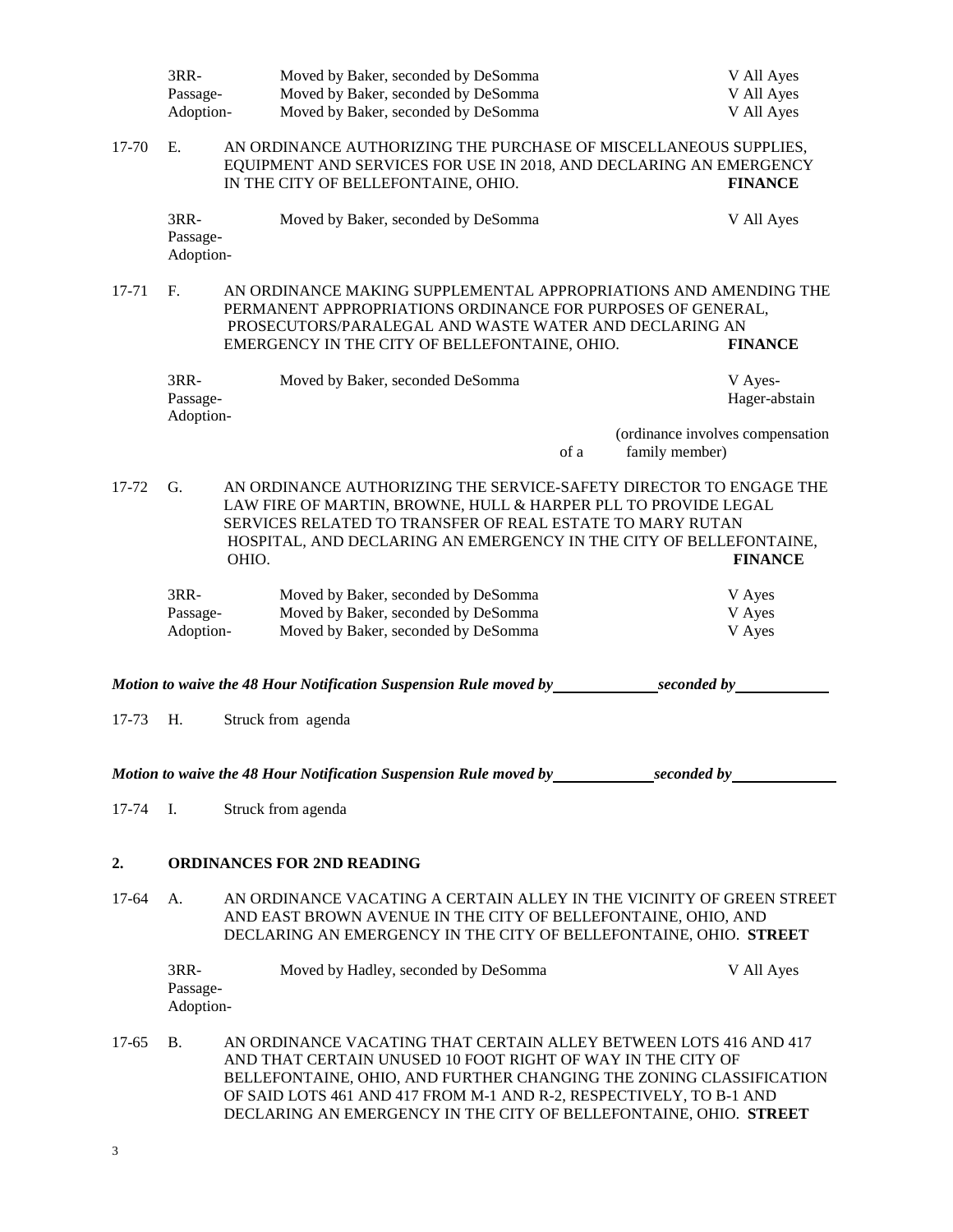#### **3. ORDINANCES FOR 3RD READING**

- 17-55 A. AN AMENDMENT TO ORDINANCE NO. 17-24 AUTHORIZING THE BPD TO HIRE TWO (2) FULL-TIME POLICE OFFICERS IN ORDER FOR THE BPD TO PROVIDE BCS TWO (2) SROs AND DECLARING AN EMERGENCY IN THE CITY OF BELLEFONTAINE, OHIO. **FINANCE**
- Adoption-<br>
Moved by Baker, seconded by DeSomma<br>
V All Ayes 17-57 B. AN ORDINANCE ESTABLISHING AND PROVIDING FOR COMPENSATION OF THE BELLEFONTAINE MUNICIPAL COURT JUDGE FOR 2018 AND DECLARING AN EMERGENCY IN THE CITY OF BELLEFONTAINE. OHIO. EMERGENCY IN THE CITY OF BELLEFONTAINE, OHIO. Adoption- Moved by Baker, seconded by DeSomma V All Ayes 17-58 C. AN ORDINANCE ESTABLISHING AND PROVIDING FOR COMPENSATION FOR THE BELLEFONTAINE MUNICIPAL COURT PROSECUTOR FOR 2018 AND DECLARING AN EMERGENCY IN THE CITY OF BELLEFONTAINE, OHIO. **FINANCE** Adoption- Moved by Baker, seconded by DeSomma V All Ayes 17-59 D. AN ORDINANCE AUTHORIZING BLANKET PURCHASE ORDERS FOR DEPARTMENT HEADS IN THE AMOUNT OF \$500.00 OR LESS. **FINANCE** Adoption- Moved by Baker, seconded by DeSomma V All Ayes 17-60 E. AN ORDINANCE ESTABLISHING AND PROVIDING FOR COMPENSATION FOR THE MAYOR, PRESIDENT OF COUNCIL, COUNCIL MEMBERS, CLERK OF COUNCIL, LAW DIRECTOR, TREASURER AND AUDITOR AND DECLARING AN EMERGENCY IN THE CITY OF BELLEFONTAINE. **FINANCE** Adoption- Moved by Baker, seconded by DeSomma V All Ayes 17-61 F. AN ORDINANCE AUTHORIZING AND DIRECTING THE CITY AUDITOR TO APPROPRIATE FUNDS FOR A CONTRIBUTION TO THE HOLLAND THEATER AND DECLARING AN EMERGENCY IN THE CITY OF BELLEFONTAINE, OHIO. **FINANCE** Adoption- Moved by Baker, seconded by DeSomma V All Ayes 17-62 G. AN ORDINANCE MAKING SUPPLEMENTAL APPROPRIATIONS AND AMENDING THE PERMANENT APPROPRIATIONS ORDINANCE FOR PURPOSES OF GENERAL, COURT MONITORING AND AIRPORT FUNDS AND DECLARING AN EMERGENCY IN THE **CITY** OF BELLEFONTAINE, OHIO. **FINANCE**
	- Adoption- Moved by Baker, seconded by DeSomma V All Ayes

#### **COMMUNICATIONS FROM CLERK:** none